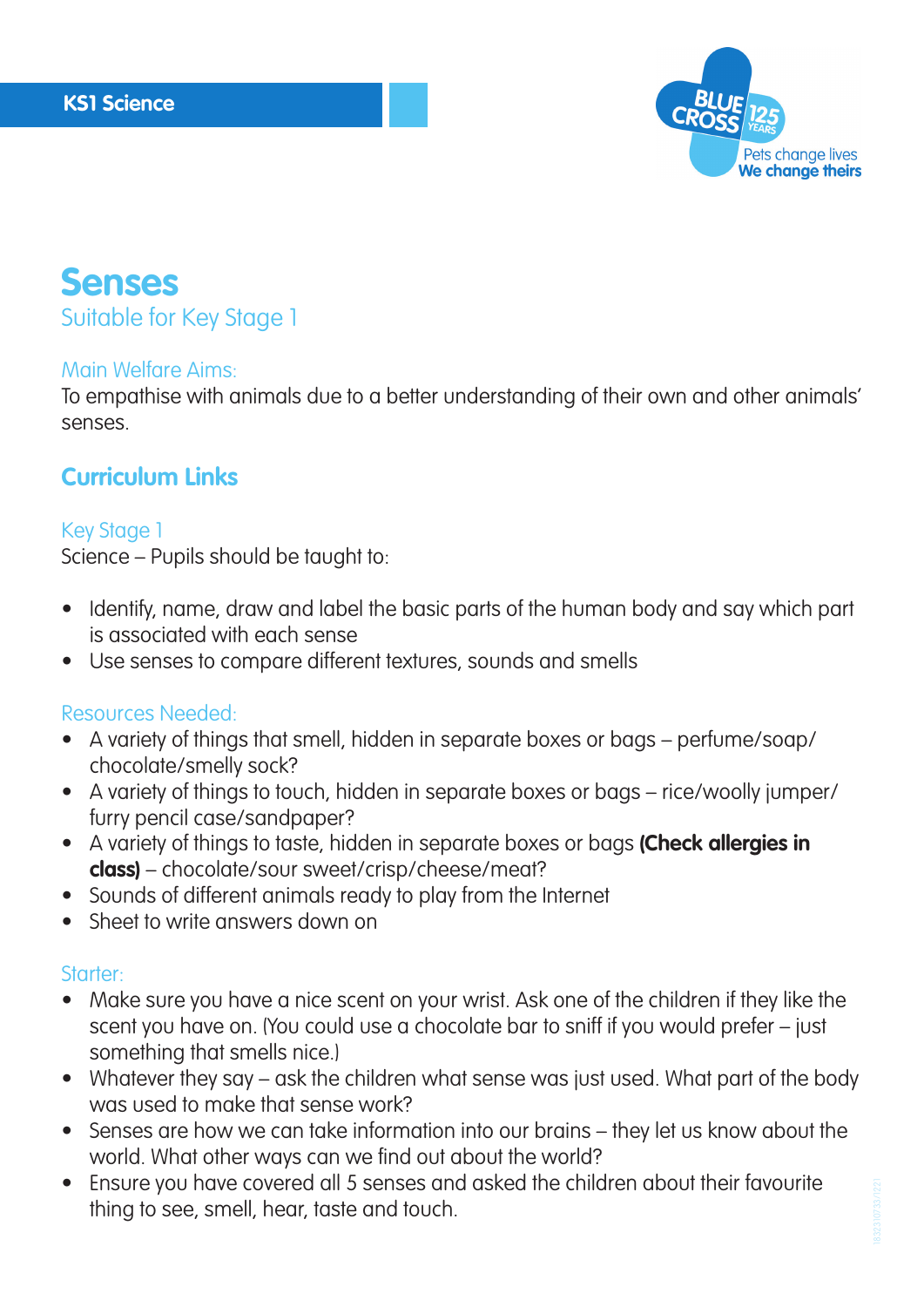

#### Main:

- Explain that all animals have these senses, but they are not exactly the same as ours. Some animals have better senses, like a rat has an amazing sense of smell, even better than a dog's, and dogs can see well in the dark, but can't see the same colours as us. (They are missing 'red' so see the world mainly in yellows and blues.) Some animals have the same senses as us, but they are used differently. For example, snakes smell with their tongue – that's why you see them sticking their tongue out so much.
- Every type of animal has a sense that is most important to them. You can see this sometimes in the way they look. For example, bats can't see very well at all, so they use something called echolocation, where they listen to their high-pitched squeaks bouncing off objects, so they know where they are. Most types of bats have very big ears because hearing is such an important sense to them. For humans, our most important sense is sight. So, for today's activity, that sense is going to be taken away!
- The first activity is going to be just using their sense of hearing. Play 5 animals sounds that you have found on the web or recorded. On the sheet that can be printed off below, the children say what they think it could be.
- On 3 different tables have:
	- 1. Table 1. Taste Table. Need a blindfold and 5 different things for a child to taste hidden in boxes/bags. **(Check allergies in class before doing this).** Possibly something sweet, crunchy, salty, sour and meaty/cheesy.
	- 2. Table 2. Touch Table. Need a blind fold and 5 things for a child to touch in boxes/ bags. Possibly something rough, smooth, woolly, furry (but not a real animal!) and something small like rice or pasta.
	- 3. Table 3. Smell Table. Be as kind or as wicked as you like here. (A smelly sock?) Whatever you choose, make sure it is hidden in a box or bag.
- Choose different children to come to the front and try one of the senses. They have to describe what it is they are eating/smelling/touching and the rest of the class have to write down on their sheet what they think the child is describing.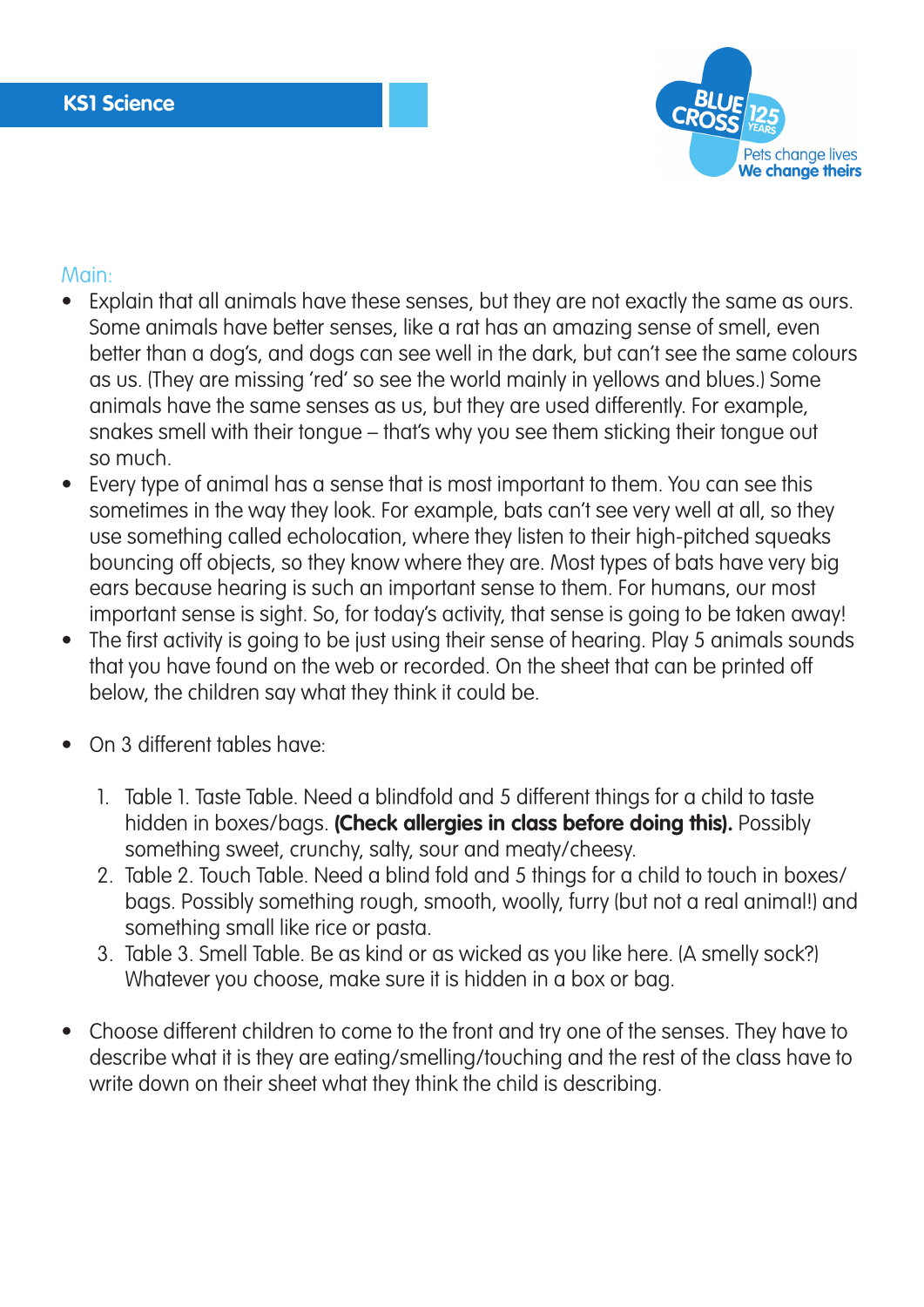

#### Plenary:

- Show the class each of the things they were tasting/touching/smelling and give them the answers to the animals they heard earlier.
- Remind class that animals have all of these senses too, so always make sure that your pets are not somewhere too bright/loud/smelly/uncomfortable because they are relying on us to make sure that their home is just right for their senses.